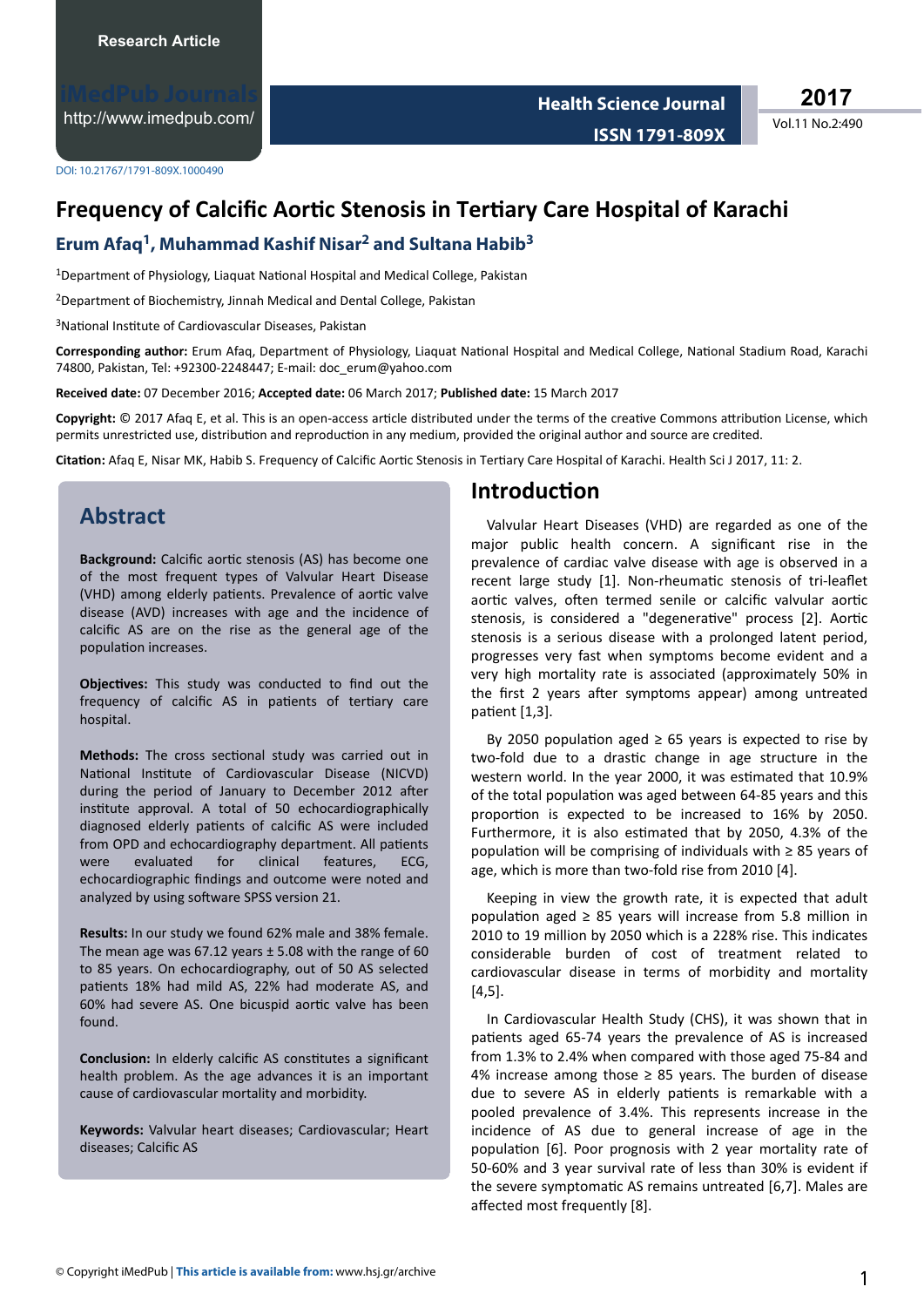This study was undertaken to elucidate the frequency of aortic valve stenosis in the elderly patients visiting tertiary care hospital in Karachi.

## **Materials and Methods**

This is a cross-sectional study conducted in National Institute of Cardiovascular Disease (NICVD) Karachi-Pakistan during the period of January to December 2012 after approval from Ethical Committee NICVD. Non probability purposive sampling was performed and a total of 50 echocardiographically diagnosed elderly patients of calcific aortic stenosis were included from OPD, emergency (ER) and echocardiography department. Patients came to NICVD from all provinces of Pakistan. Most of the patients to OPD or ER with the complaint of chest pain, shortness of breath, orthopnea, syncope, systolic hypertension and/or systolic murmur. Clinical examination, ECG and echocardiography have been carried out. Echocardiographic findings and outcome were noted and analyzed. Toshiba Aplio with cardiac protocol was used and performed by a qualified doctor echocardiographer. Patients were grouped into three on the basis of echocardiographic finding by 2D, color Doppler and both qualitative and quantitative evaluation by continuous and pulse wave Doppler and severity was assessed by using continuity equation. As is defined as calcified and/or thickened aortic leaflets with restricted movement of leaflet during systole. Mild, moderate, severe AS was defined as Mean gradient <20 mmHg and valve area is  $\leq$  2.0 cm<sup>2</sup>, Mean gradiant 20-39 mmHg and valve area 1-2 cm<sup>2</sup>, Mean gradient  $\geq 40$ mmHg with valve area  $\leq$  1, respectively [9,10]. Patients who had severe aortic regurgitation, prosthetic valves, familial hypercholesterolemia (total cholesterol >300 mg/dl in adults) and cancer were excluded from our study. We have also

Table 2 Grouping of aortic stenosis patients.

eliminated the patients from our study who have history of endocarditis, chronic renal failure, rheumatoid arthritis, rheumatic fever or rheumatic heart disease and echocardiographic evidence of rheumatic valvular stenosis.

Data was entered in Microsoft Excel and analyze using SPSS version 21. Descriptive analysis was done according to the type of variable. For numeric data mean and standard deviation was calculated whereas for categorical data frequency and percentages.

#### **Results**

Fifty aortic stenosis patients have been observed during the study period. The age distribution and gender among AS patients is presented in Table 1. The mean age and standard deviation for the AS patients was 67.12 years  $\pm$  5.08 with the range of 60 to 85 years. There were 62% male and 38% female.

On echocardiography out of 50 AS selected patients 18% had mild AS, 22% had moderate AS and 60% had severe AS. Out of 50 cases we found only one patient with bicuspid aortic valve **(Table 2)**.

Table 1 Demographic profile of aortic stenosis patients.

| <b>Variables</b>                                                             |               | <b>Aortic Stenosis Patients</b> |  |
|------------------------------------------------------------------------------|---------------|---------------------------------|--|
| Age                                                                          | Mean $\pm$ SD | $67.12 \pm 5.08$                |  |
|                                                                              | Range         | $60 - 85$                       |  |
| Gender                                                                       | Males         | 31 (62%)                        |  |
|                                                                              | Females       | 19 (38%)                        |  |
| OD: standard decision concessor Dancer printerior practiceira. Dependence 0/ |               |                                 |  |

SD: standard deviation, yr: years, Range: minimum-maximum, Percentage: %

| <b>Aortic Stenosis</b> | Frequency (n) | Percentage (%) |
|------------------------|---------------|----------------|
| Mild                   | 9             | 18%            |
| Moderate               | 11            | 22%            |
| Severe                 | 30            | 60%            |

### **Discussion**

In this study we have demonstrated the frequency of nonrheumatic calcific aortic stenosis in the patient coming to tertiary care hospital of Karachi. Fifty calcific AS patients with minimum age of 60 years were seen in our study whereas in comparison to other studies in western world calcific AS was present in patients over 65 years of age this may be due to the fact that actual birth dates are quite often unknown because many individuals in Asia do not have an official record of their birth date [11-13].

It is evident by many studies that in general population men and women were equally affected by most of the VHD [1]. In our study calcific AS was shown to be more common in males  $(62%)$  as compare to females  $(38%)$  with a male to female ratio

of 1.6:1. This result was in accordance with studies conducted by Nkomo et al. [1] and Otto et al. [14], this is because of the fact that male gender is one of the risk factor for calcific AS [7,15].

According to epidemiological studies in people aged 75 years and older moderate or severe AS is seen in more than one in eight people [16]. Valvular heart diseases often remains underdiagnosed in the population as most of the patients reported after the symptoms exacerbated. This is the reason we found more calcific AS cases in severe form. This is in concordance to the study says that many patients with symptoms of severe AS do not consult for expert opinion about valve replacement [16].